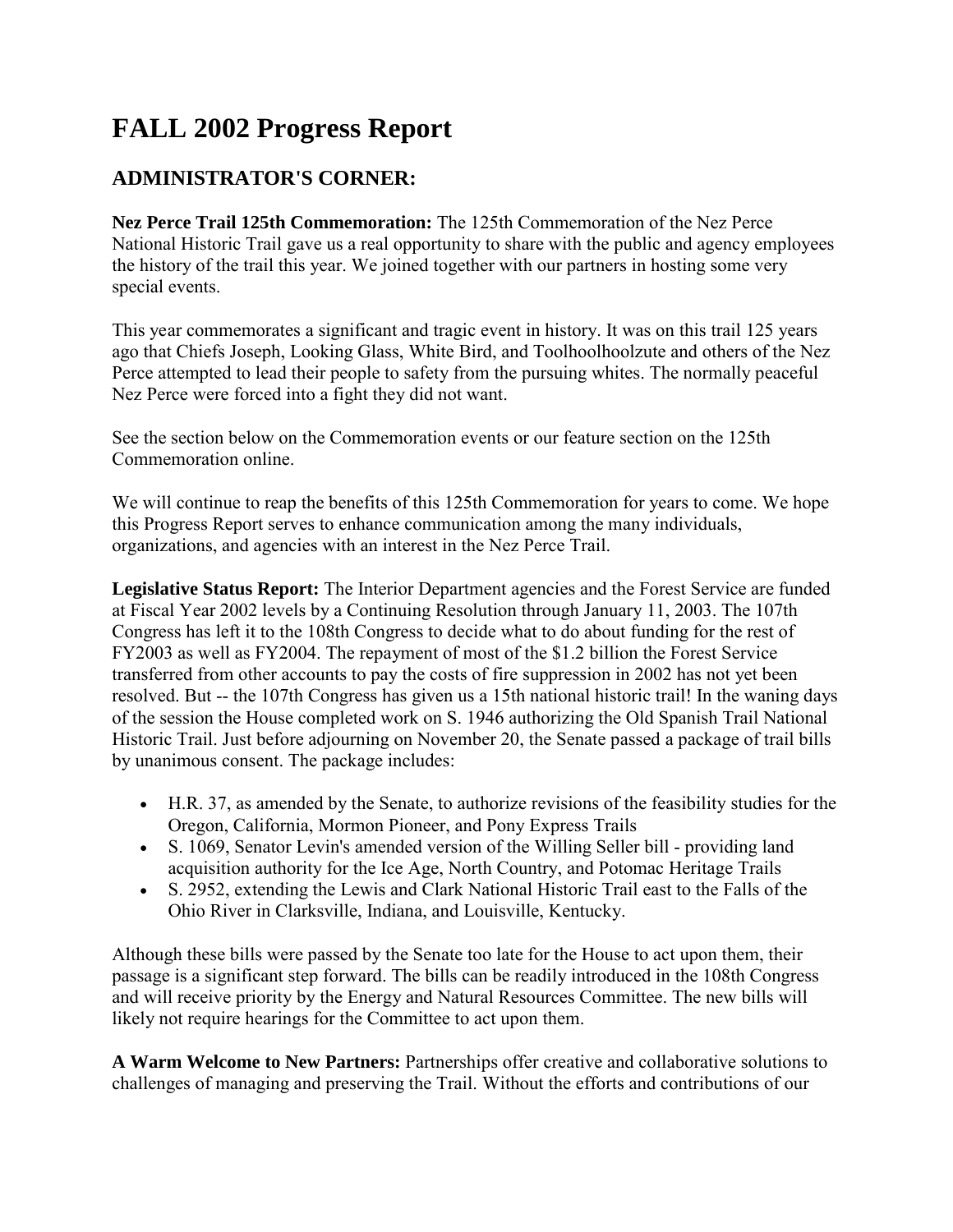partners in this endeavor, our achievements would amount to but a fraction of what's been accomplished so far. We'd like to extend a warm welcome to our newest partners:

- Nez Perce Appaloosa Horse Club
- Yellowstone National Park
- Museum of West Yellowstone
- American Girl
- National Geographic Magazine

We'll add news and notes about these partnerships to the NPNHT website over the next few months.

**Nez Perce Trail Bibliography Update:** Work on an annotated bibliography of material -- from books to videos to theses -- related to the Nez Perce Indians, the U.S. military, and the war of 1877 is under way and will be ready for publication in January. This revised work will include an annotated video bibliography, a non-annotated list of historical references, and an historical collections guide. The collections guide includes museums and libraries with holdings relevant to the Nez Perce Indians, the U.S. military, and the conflict of 1877. Both the annotated bibliography and historical collections guide were previously published in June 1999.

**Nez Perce Trail Bibliography Update:**Copies of the 2003 updated bibliography and historical collections guide will be mailed to the Forest Supervisor's offices with management responsibility along the trail, Nez Perce National Historical Park units, Bureau of Land Management offices, U.S. Fish & Wildlife Service offices, and Tribal offices. To obtain a copy please contact the trail administrator at mailto:smcfarland01 $@$ fs.fed.us or call (208)476-4541.

**NPNHT Open House:**A number of NPNHT open houses will be planned along the entire trail this coming 2003 calendar year. Citizen involvement is important; watch for the announcement in your area.

**Trailwide projects:** A long list of projects have been completed or initiated since earlier this year. There are far too many to list here, but highlights include:

- COMPLETED PROJECTS·
	- 1. New items online:
		- Photo gallery
		- Postcards
		- News page update notices
		- New 125th Commemoration feature
		- Updated links page and established new links from other sites
	- 2. Promotional items to raise awareness of NPNHT and website
	- 3. Media packets
	- 4. 125th Commemoration videos at Big Hole and Bear Paw
	- 5. Helped Museum of West Yellowstone with a semi-permanent display
- ONGOING PROJECTS:
	- 1. Two new traveling displays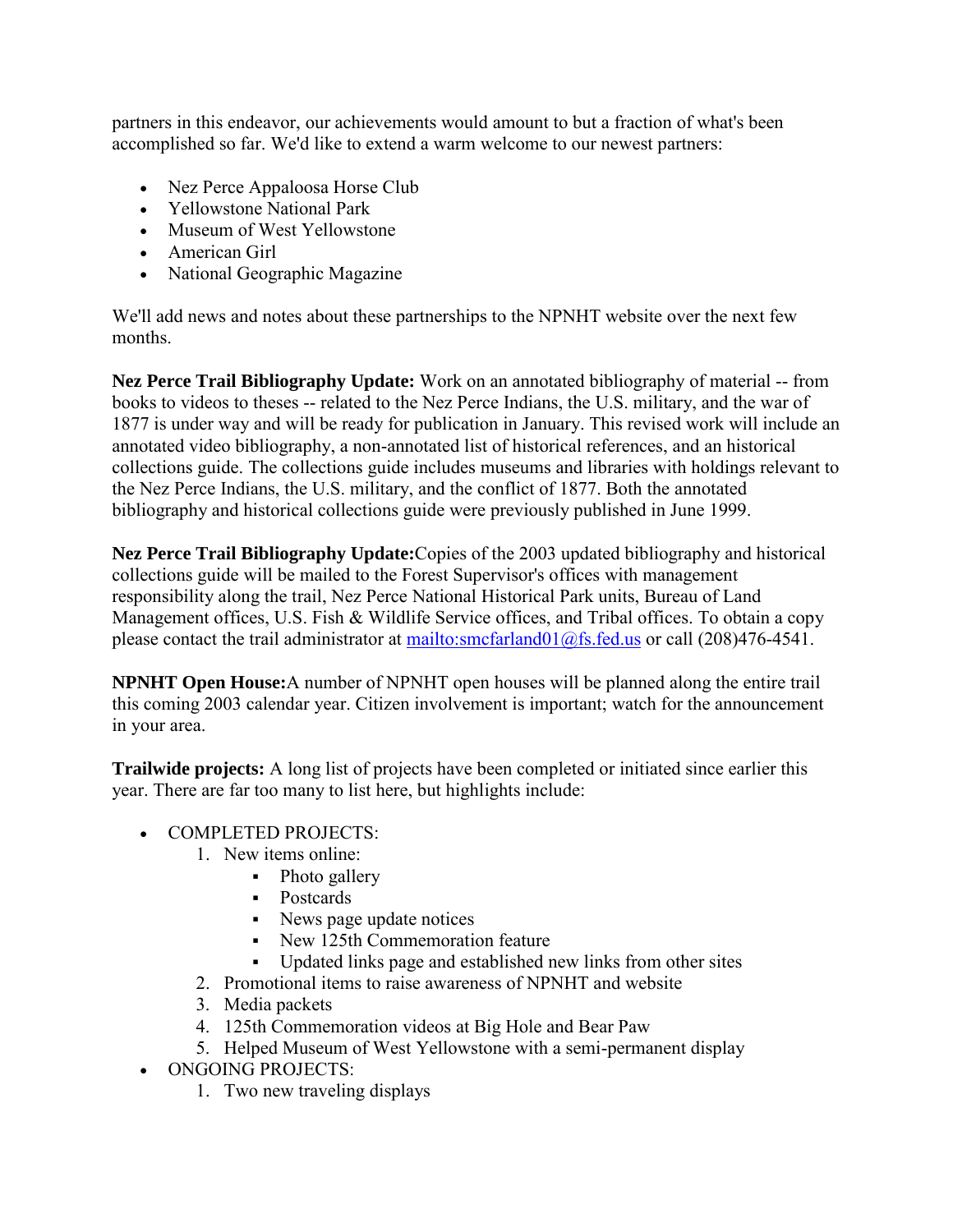- 2. Updated and reprinted NPNHT brochure and auto-tour brochures
- 3. Developed new Clearwater auto:tour brochure
- 4. Remade 20-minute "Landscapes of History" video
- NEW PROJECTS:
	- 1. Education trunk
	- 2. New display for kids
	- 3. Administrative history book
	- 4. Updated website bibliography, postcards, photo gallery, news section, cavalry section, kids' craft activities
	- 5. Produce annotated and non-annotated bibliography (book)
	- 6. Frameable NPNHT poster
	- 7. Wallowa-Whitman auto-tour brochure
	- 8. Semi-permanent display for Lolo Hot Springs Resort

This Progress Report merely hints at how much is going on along the trail. Many important projects are not even mentioned, but will be discussed in upcoming reports. The diversity of efforts by tribes, agencies, organizations, and volunteers working together is the best sign that the future of the Nez Perce National Historic Trail is in the best hands.

If you have an interest in featuring a particular trail site or segment, please contact the NPNHT Administrator:

> Sandi McFarland 12730 Hwy. 12, Orofino, Idaho 83544 (208)476-8334 smcfarland01@fs.fed.us www.fs.fed.us/npnht

# **HISTORIC AND SCENIC TRAILS CONFERENCE:**

The 8th National Historic and Scenic Trails Conference was held October 17-21 at Fort Smith, Arkansas. The Conference was sponsored by the Trail of Tears Association of the Cherokee Nation, and the theme was "Telling Our Trails Stories - Educating the World about the National Trails System." Two panels presented information to attendees; the first was "How Do We Know Where the Trail Is and How to Manage It?"

The panel discussion, led by Sandi McFarland, NPNHT Administrator, and Doug Gober, District Ranger for the North Fork Ranger District of the Clearwater National Forest, discussed the challenges with conflicting stories that often confuse rather than clarify the puzzle of the location of the real trail tread. They discussed how they are sorting through the various versions and accounts to find the "real" location of the Nez Perce Trail



Steve Elkinton, Program Leader, National Trails System Programming, with award from NPNHT's Sandi McFarland at the conference in Fort Smith.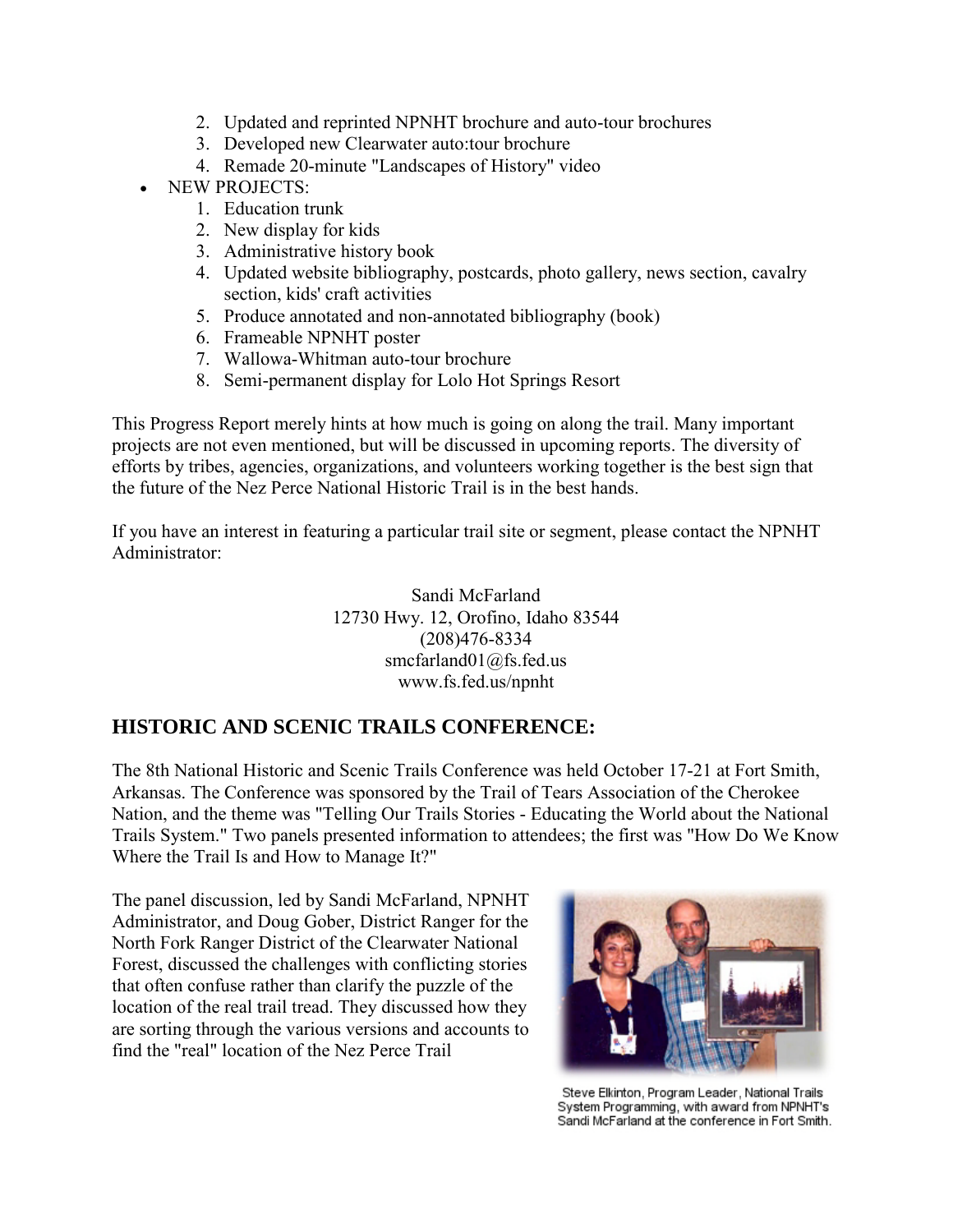The second Panel was "Multi-Cultural Perspectives on Several Historic Trails." Sandi McFarland gave a presentation on the many perspectives about the events associated with the Nez Perce National Historic Trail and the longer cultural meaning of the traditional travel routes used by the NiMiiPu. There is a shared agreement about the importance of preserving the Trail and listening to the accounts of the many voices that know it.

A presentation was made on behalf of the Forest Service Region One NPNHT. The award was in the form of a framed photograph along the Trail with etched metal. The award recognized Steve Elkinton, Program Leader for National Trails System Programming in the Washington Office of the Park Service. He was presented an award for his continued support in recognizing and strengthening preservation, development, and promotion of the National Trails System.



Gary Werner, Executive Director Partnership for National Trails System, accepts award from Sandi McFarland at conference in Fort Smith.

Jim Miller, National Dispersed Recreation Program Manager for the Forest Service in Washington, D.C. was also recognized for his outstanding efforts toward securing trail funds to complete and sustain a world= class system of protected trails.

Gary Werner, Executive Director for National Trails Systems, was also recognized for his outstanding contributions assisting National Trails in recognizing and strengthening the role of public and private partners in the preservation, development, commemoration, and promotion of the National Trails System for the education

and appreciation of all.

Congratulations to the recipients, and many thanks for all you do!

# **NOTES FROM THE FIELD:**

**[BEAVERHEAD/DEERLODGE NATIONAL FOREST:](http://www.fs.fed.us/r1/b-d/)** Much of the original corridor for the NPNHT and Lewis & Clark Trail is now a road. Many people would like to explore these routes in a more primitive way, on foot or by horseback. To accommodate these visitors and minimize user conflict, the Beaverhead/Deerlodge is proposing an alternate non-motorized route along the corridor.

Much of the field work to identify potential trail locations was completed this summer, and the planning process is well under way. Officials hope to have the planning complete this winter so construction on this new trail can begin next summer.

The Forest was also very active in the 125th Commemoration at Big Hole Battlefield, as well as the Nez Perce Appaloosa Club ride. Forest officials helped prepare for the trail ride by identifying large group camp areas and helping with logistics. Some employees also rode with the Appaloosa Club.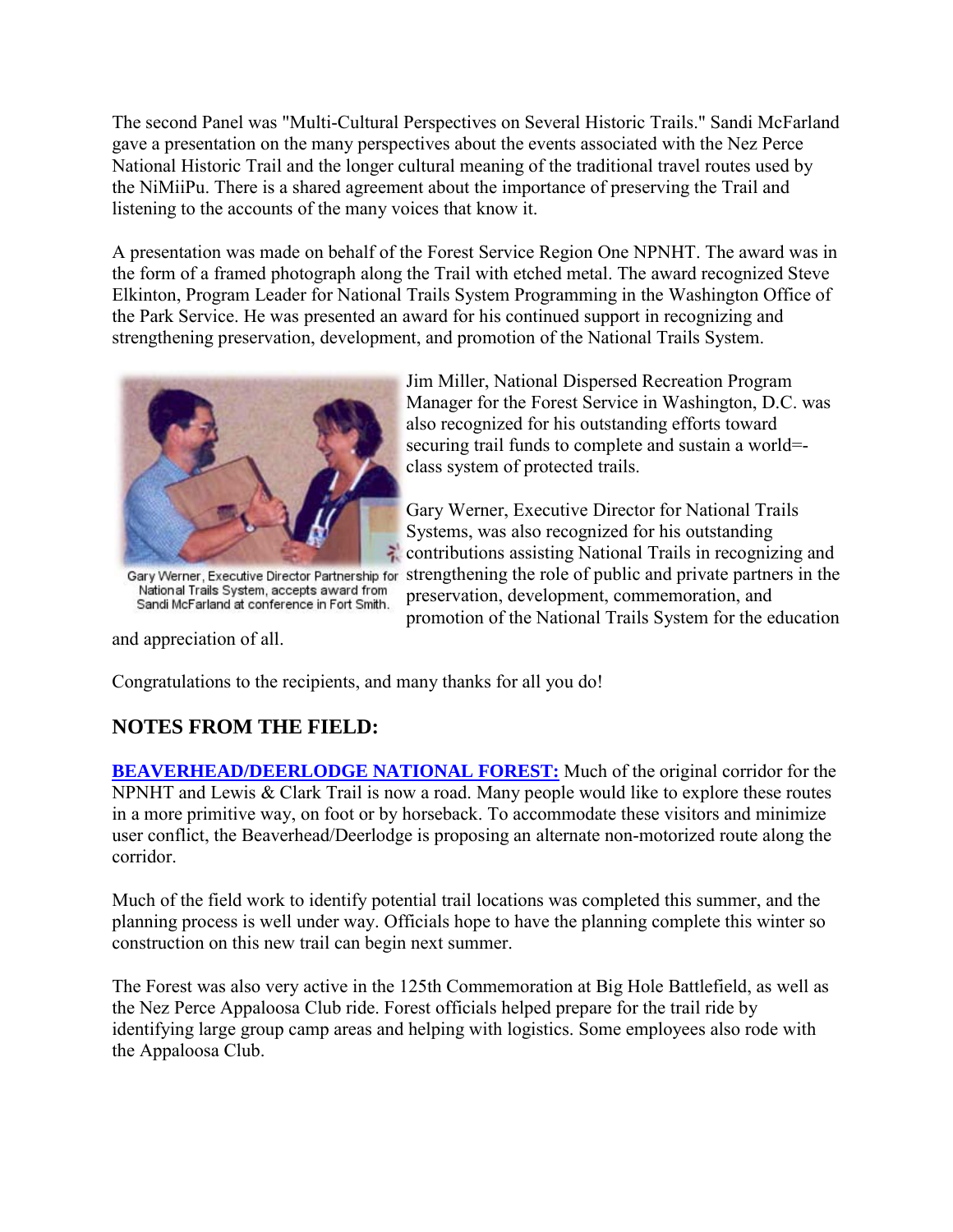

Nez Perce Appaloosa Club campsite, 125th Commemoration at Big Hole Battlefield

The Beaverhead/Deerlodge also hired Jack Losensky, retired USFS ecologist and fire historian, to research the fire history and vegetation changes along the corridor. The resulting document, "An Assessment of Vegetation and Fire for Trail Creek Corridor and Lemhi Pass," identifies fire events dating back to the 1500s in some areas.

The Lewis and Clark Trail and the NPNHT share the same corridor through the Beaverhead/Deerlodge. The current interest in the Bicentennial Commemoration of the Corps of Discovery journey provides a great opportunity to tell another story of this route, the story of the Nez Perce flight in 1877. Interpretive panels for sites west of Big Hole are being developed to share the Nez Perce story.

The NPNHT also crosses private land as it winds through this area. The Forest Service is negotiating to purchase rights of way through three parcels of private land along the trail. Surveys for two of the three sites are complete.

**[CLEARWATER NATIONAL FOREST:](http://www.fs.fed.us/r1/clearwater/)** Construction is nearly complete on the new Lolo Pass Visitor Center, which will feature an expanded, paved parking area, a remodeled host residence, and an interpretive trail. The Center, which will open early next year, was made possible by a partnership among the Forest Service, Idaho Department of Transportation, and Montana Transportation Department. Idaho Department of Parks and Recreation also contributed funding.



Wisdom District Ranger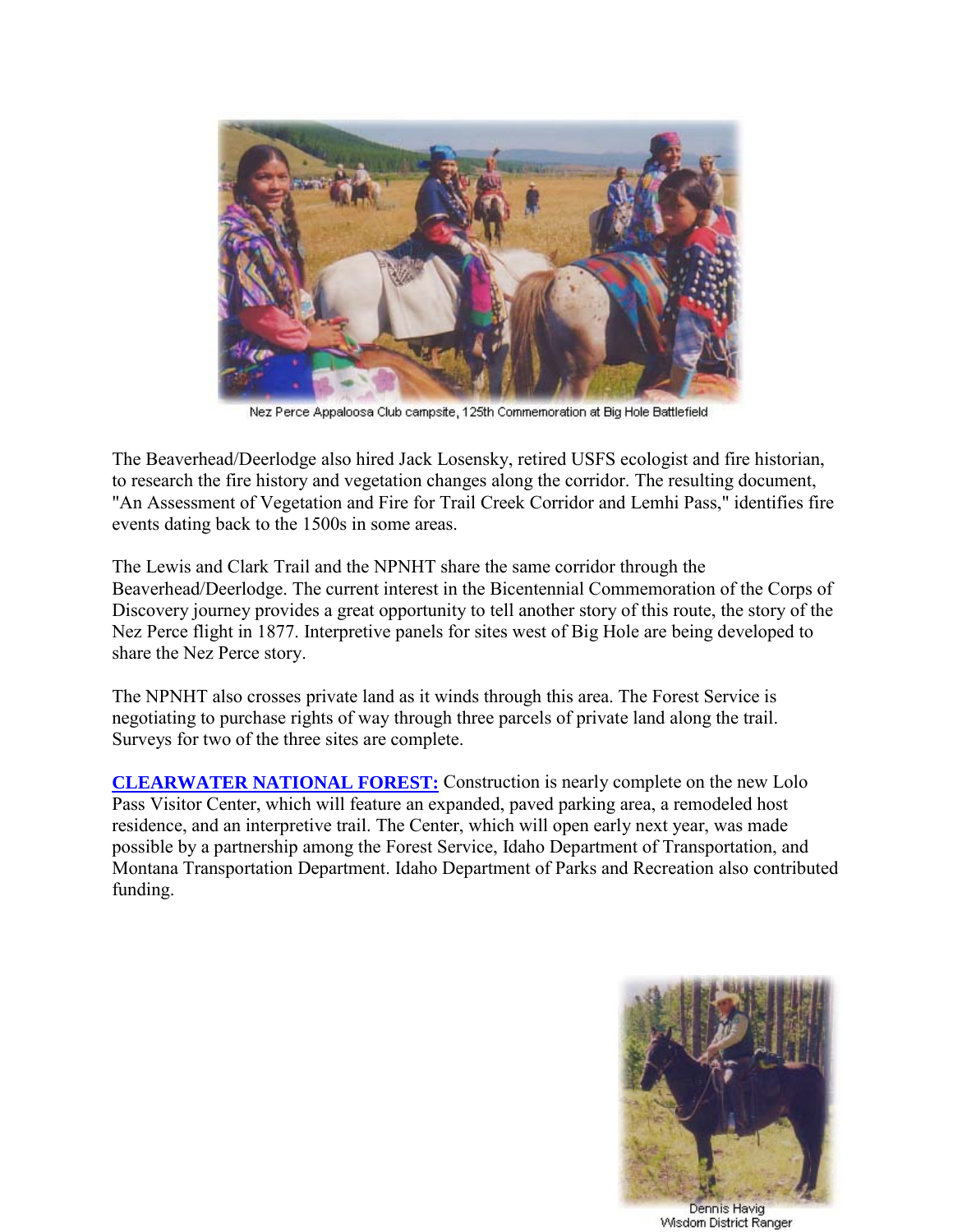

Many interpretive opportunities are being developed for the new Visitor Center, for Highway 12, and for the Wendover Staging Area and Trailhead. Interpretive signs, with text developed by a committee from the USFS, NPS, Nez Perce Salish Tribe are now

The new Lolo Pass Visitor Center on the Clearwater National Forest will open early next year. Tribe, and Kootenai-

with the contractor, who is finalizing the layout. Interpretive sign examples include "MY NAME IS K'USEYNEISSKIT," which describes the Trail to the Buffalo first used by Nez Perce as a travel and trading route, and later used by them as an escape route. Another is "SONGS OF SADNESS ON THIS SACRED PATH," which describes the Nez Perce flight of 1877 as they left Nimiipuum Wetes (Nimiipuu Homeland).

The Clearwater trail crew spent several weeks covering the entire NPNHT route through the Forest. They cut out windfelled trees, cleaned waterbars, built rock retaining walls, installed new signs from Musselshell trailhead to road 5019, removed boulders, and realigned a 200-foot section along the trail. Visual integrity was an important goal of the trail crew; no signs of maintenance work, such as chainsaw marks or cut logs, were left behind



**IDAHO FALLS DISTRICT BLM:** The BLM participated in the Camas Meadows Memorial on August 22 sponsored by the Island Park Historical Society, and we hosted tours of Birch Creek Valley sites for the public and for the Shelley High School history class for Archaeology Week.

*Richard Hill, Geologist [richard\\_d\\_hill@blm.gov](mailto:richard_d_hill@blm.gov) (208)524-7524* 



**[NEZ PERCE NATIONAL HISTORICAL PARK:](http://www.nps.gov/nepe/)** We have a Park-wide wayside interpretive project under way to design and produce 72 waysides in park sites currently without signing. Many Washington parks will get new signs, and we are reviewing draft designs. Two interpretive sites are being developed in Wallowa and Joseph; both deal with Nez Perce history and culture.

We plan to complete two portable interpretive exhibits (funded by NWIA, Wallowa-Whitman NF and Nez Perce Historical Park) early next year. The first depicts the Nez Perce War from the point of view of the Wallowa Valley Nez Perce, the second tells the Nez Perce story in Wallowa County. We hired Albert Andrews as interpretive planner for the Wallowa site and the new Tiwiyekinwes Cultural Center in Nespelem.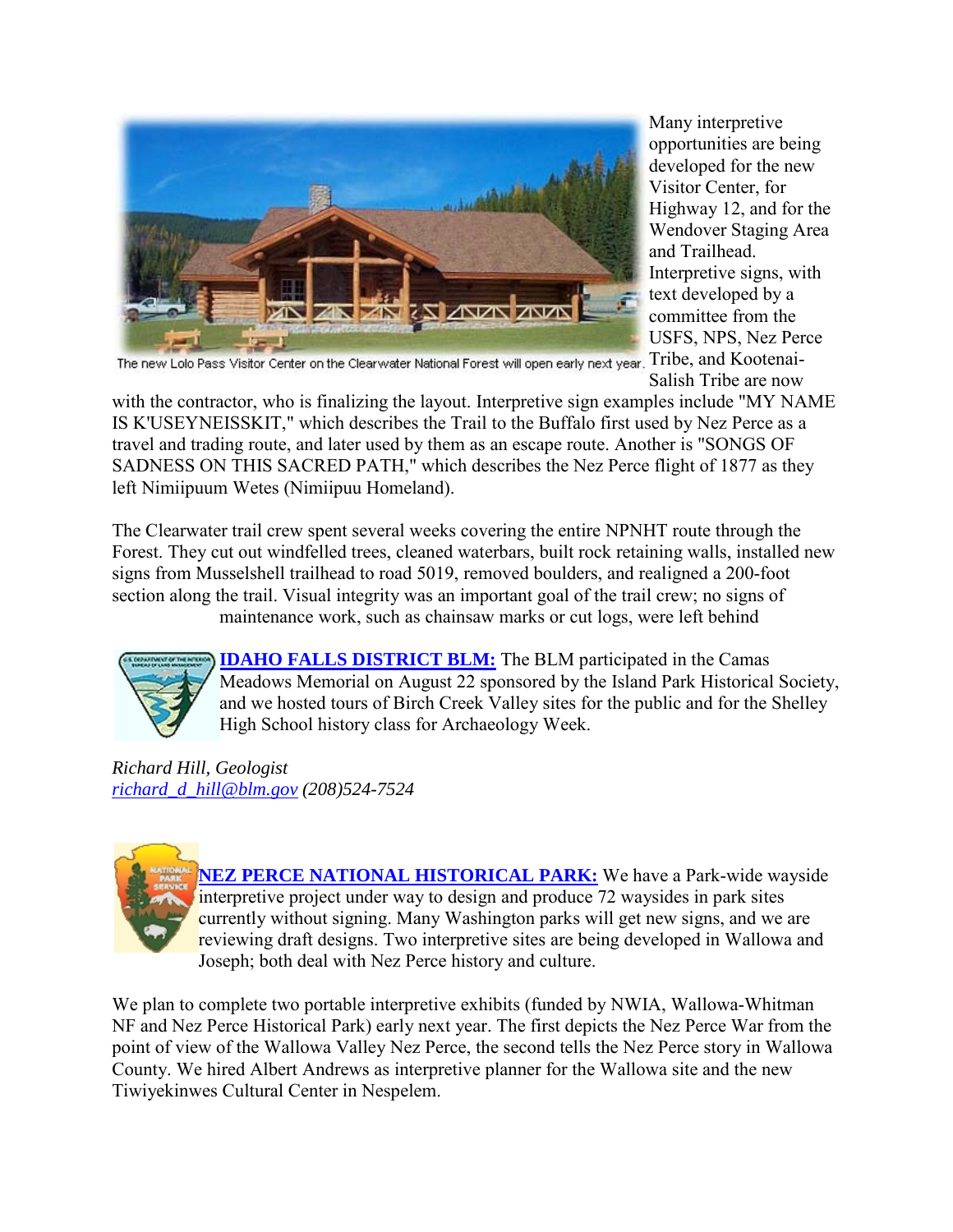

The "Coalition" continues to plan for construction of a new visitor center, and we acquired a portion of an acre (donated by local ditch companies) adjacent to the Old Chief Joseph Cemetery. We're pursuing plans to purchase additional acreage at this site.

We're also continuing plans to build the Joseph Canyon overlook site with the Wallowa-Whitman National

Shelley High School history class tours Birch Creek Valley sites

Forest, and are hoping for groundbreaking in 2003.

We did a large archaeological survey at Dug Bar (performed by the Nez Perce Tribe under contract from NPS), and planning continues for the Tiwiyekinwes



Shelley High School students practice atlatl skills<br>during their tour of Birch Creek Valley sites

Cultural Center in Nespelem with the Colville Confederated Tribes as partners.



# *Tim Nitz (451)432-9452*

### **[NEZ PERCE NATIONAL HISTORICAL PARK RESEARCH CENTER:](http://www.nps.gov/nepe/)** The

NPNHP Research Center is operated and maintained by the cultural resource division of the Park and is located in the Visitor Center at Spalding, Idaho.

The research center supports the primary themes of the Park, including:

- 1. Nez Perce culture prehistoric and historic
- 2. Nez Perce contact with missionaries and the Christian influence on their life patterns
- 3. The Nez Perce War of 1877

Secondary park themes also covered in the research center collection include:

- 1. The effect of European and American commercial ventures on the Nez Perce and their country
- 2. The relationship of these factors to westward expansion in the United States
- 3. Natural resource management of areas associated with Nez Perce history

It is the policy of the National Park Service that its natural and cultural resources will be made available for educational and scholarly purposes. The research center collection, which includes the Nez Perce NHP Archives and Library collections, is available through on-site use to assist in the study and interpretation of Nez Perce history and culture. The Archives collection contains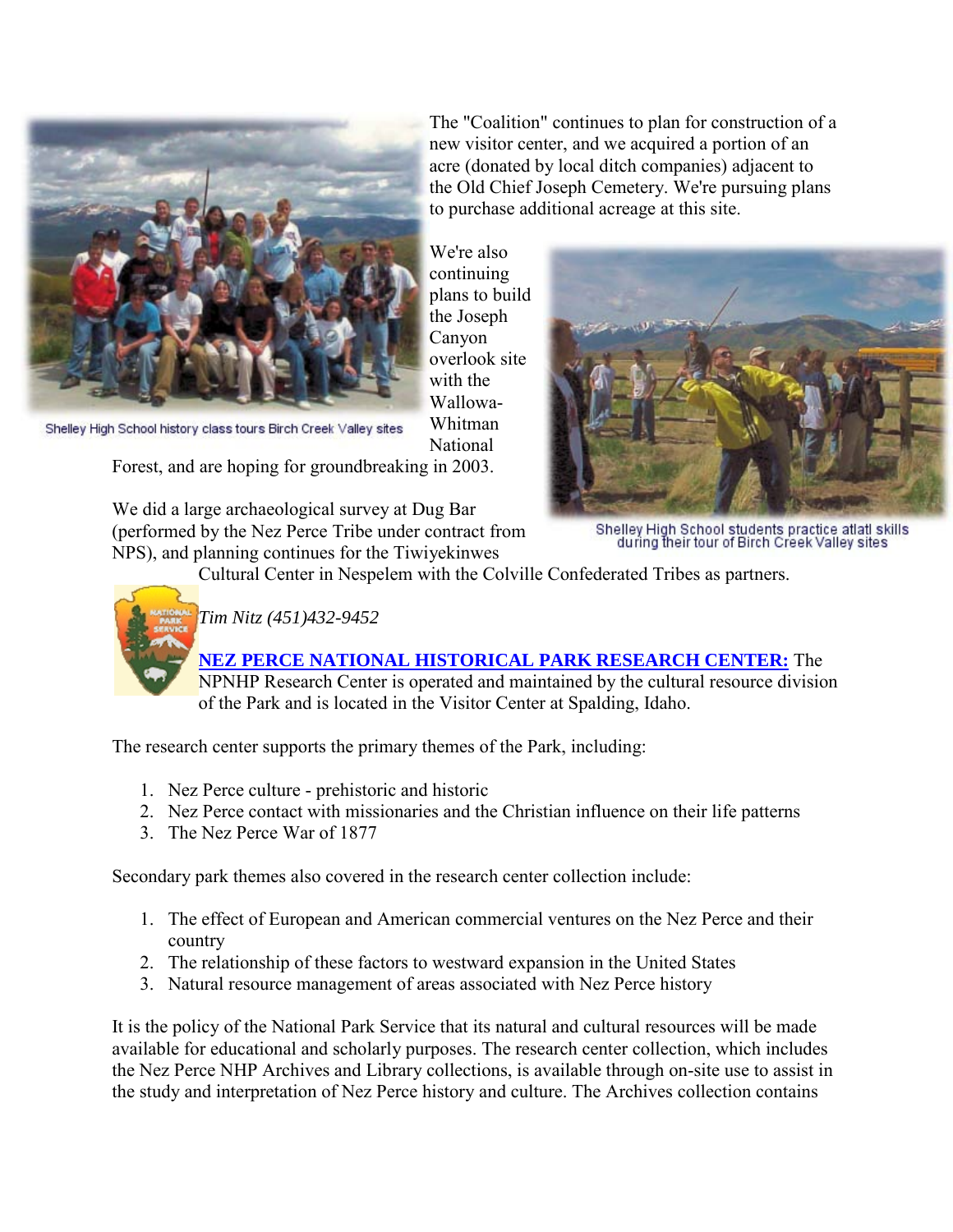Park administrative history records and donated manuscript collections, including a database of approximately 4,000 images available on a digital image viewer.

The library collection consists of approximately 3000 bibliographic items including books, theses, dissertations, and reports. Also included are reprints, audio/video tapes, microforms, subject and biographical files, maps, and periodicals.

The Cultural Resources Division will assist researchers and visitors in using research center resources. Appointments for on-site use are needed because of the small size of the facility and varying staff schedules. The NPS online library collection, including Nez Perce NHP, is at www.library.nps.gov/webvoy.htm

The research center is open Monday through Friday from 9:00 a.m. to 3:30 p.m. by appointment only. Please contact us for appointments or special accommodations.

#### *Robert Applegate, Archivist*

**[BITTERROOT NATIONAL FOREST:](http://www.fs.fed.us/r1/bitterroot/)** The Bitterroot is still heavily involved with burned area recovery efforts from the overwhelming 2000 fire season; we've been monitoring recovery efforts, especially a fuels reduction project near the Trail where dead trees are being logged to reduce the likelihood of future large, hot fires.

The fire rehab efforts gave the Bitterroot an opportunity to improve the Nee-Me-Poo trailhead across from Lost Trail Hot Springs. Currently the trailhead has no interpretation; it's basically a "wide spot" where people park. This parking area will be temporarily used as a log-landing area for helicopter logging, and the logging contractor will, as part of the contract, improve the parking area when harvesting is finished and will leave it ready for the Bitterroot to set up a formal trailhead with a three-panel interpretive display. Consultation is under way with the Nez Perce and Salish Kootenai Tribes to develop interpretive signs. Consultation is also under way to close the trailhead for two or three weeks for safety reasons during harvesting.

### *Mary Williams, Archeologist*



[FISH & WILDLIFE SERVICE, DWORSHAK HATCHERY:](http://dworshak.fws.gov/) We now have a self-guided interpretive trail focused on cultural history and Nez Perce Tribal influence of the Looking Glass era at the Kooskia Fish Hatchery, including a "Living History" feature.

In full costume, interpretive specialist Connie Grant portrays Lucy Marks, the mother of Captain Meriwether Lewis.

She reads excerpts from the Corps of Discovery journals of their travels through the Clearwater region, sections on the salmon, and the L&C encounters with the Nez Perce people.



Connie Grant portrays Lucy Marks, the mother of Captain Meriwether Lewis.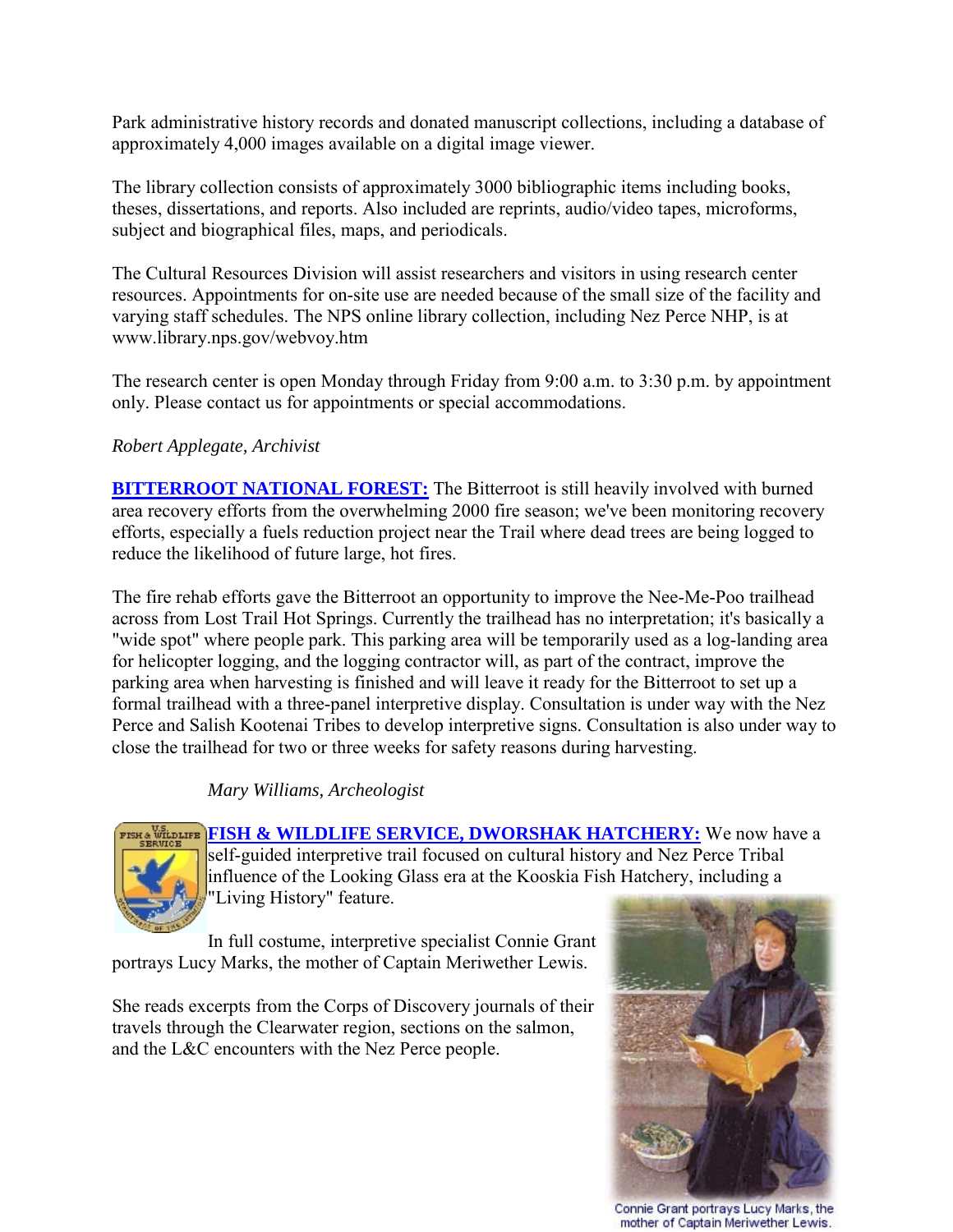In July we participated in the Nez Perce Tribal pipe and empty saddle ceremony commemorating the attack on the village in 1877 at the Looking Glass / Mill Pond site at the Kooskia National Fish Hatchery.

*Susan Sawyer, PAO USFWS, Dworshak Hatchery (208)476-4591* 

**[LOLO NATIONAL FOREST:](http://www.fs.fed.us/r1/lolo/)** During 2002 we built 120 feet of decked puncheon -- a raised wooden footpath -- to guide people safely through boggy areas on the Trail without hurting themselves or sensitive riparian and meadow vegetation.

We also cut logs from across four miles of the Trail, removed both logs and hanging brush from another 3½ miles of the Trail. We erected 230 posts with 3-inch NPNHT route markers along the trail.

#### *Andy Kulla, Trails, Lolo NF*

**[WALLOWA-WHITMAN NATIONAL FOREST:](http://www.fs.fed.us/r6/w-w/)** Staff on the Wallowa-Whitman this year did Level 2 maintenance on all 15 miles of trail on the Forest. We also wrote and produced some radio spots about the prelude to war and leaving the homeland for the 125th Commemoration.

Reconstruction design of the Joseph Canyon Overlook (a co-managed site with Nez Perce National Historical Park) is proceeding, and we began consultation with CTUIR and the Nez Perce Tribe on the Blue Mountain Land Exchange, under which we would potentially acquire ownership of about 3 miles of trail (currently privately owned) and access to another 2 miles currently without access.

We expanded the informational area and interpretive/educational products on the Trail in the Clarkston office of the Hells Canyon National Recreation Area, and we attended Lewis & Clark meetings and workshops to ensure the protection of and accurate interpretive information on the Trail and its resources. We also collaborated with the Wallowa Band Nez Perce Trail Interpretive Center and the Idaho/Washington unit manager of the Nez Perce National Historical Park.

We submitted the Indian Village Grove of culturally modified trees for consideration as an addition to the Oregon Heritage Tree program, we we worked with the Nez Perce Young Horsemen program to plan a Wallowa ride -- including a Snake River crossing.

We attended three commemoration events at Whitebird, Big Hole, and Bears Paw, and represented the NPNHT as an ex-officio member of the Oregon Historic Trails Advisory Council (OHTAC), a group formed to advise the governor on location, preservation, and use of the 16 designated historic trails in Oregon. In July we hosted a field trip and quarterly meeting of OHTAC during the annual Tamkaliks celebration held in Wallowa.

Other Trail activities during the year included:

• Attended NPNHT Foundation annual meeting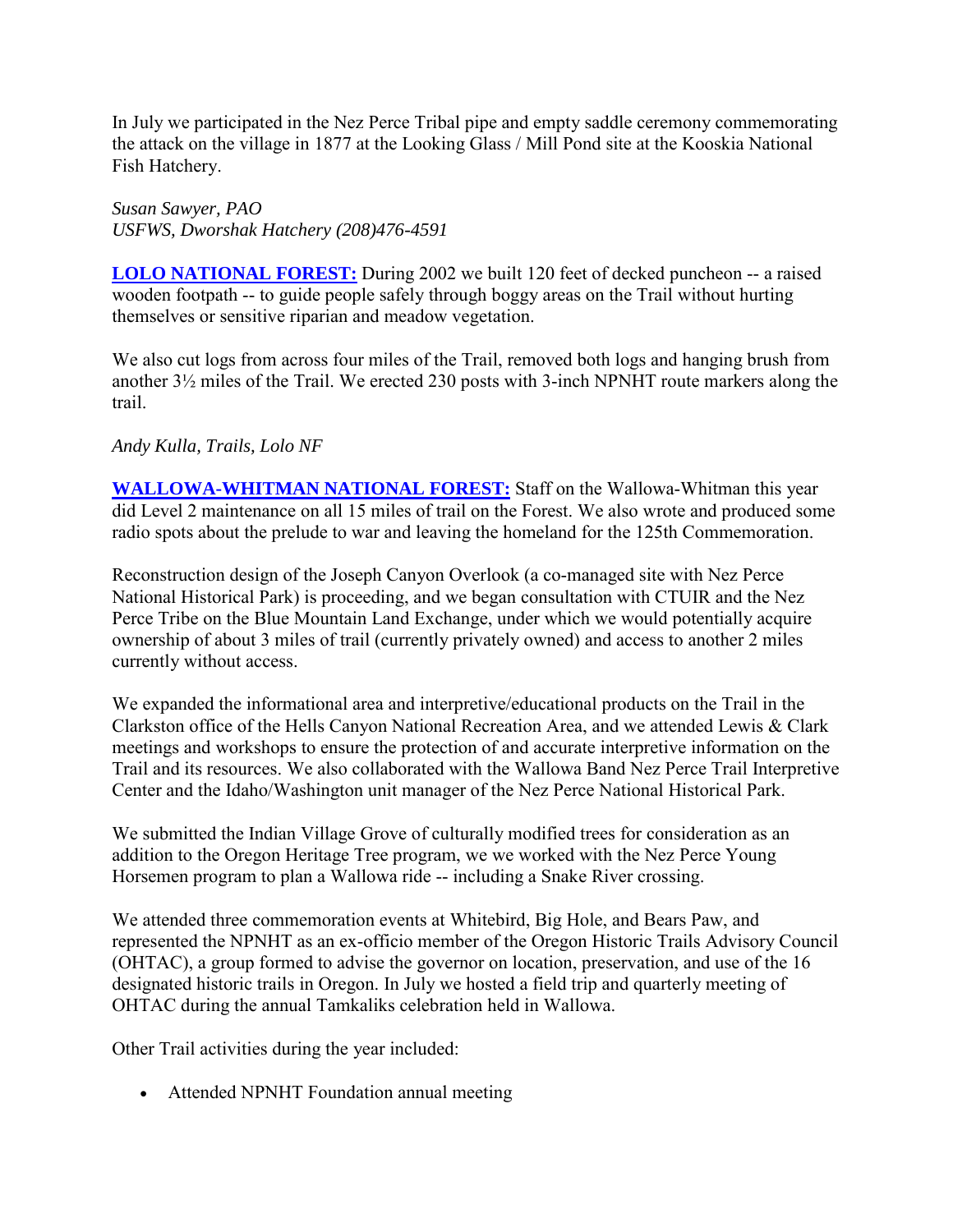- Attended and staffed NPNHT booth at Nez Perce Country Symposium
- Attended and staffed NPNHT booth at Lewis & Clark Symposium
- Attended and staffed a joint NPNHT, Foundation, and WBNPTIC booth at Wy-Kan-Ush-Pum
- Attended annual partner meeting with NPNHP.
- Edited text related to NPNHT for new Hells Canyon NRA map
- Reviewed and edited NPNHT portion of the HCNRA Comprehensive Management Plan
- Coordinated with planning committee for new *All-American Road*, including portions of Auto Route and Adventure Route

We also assisted staff in the USFS Wallowa Mountains Visitor Center with information requests and interpretive materials and displays on the Trail, Nez Perce culture, and the Nez Perce continuum and return to the Wallowas.

The Indian Village Grove of culturally modified trees has been designated for inclusion in the Oregon Heritage Tree program. The grove is near the Indian Village site above the Imnaha River. The Hells Canyon NRA built a primitive interpretive trail through the grove, constructed a primitive parking area, and installed an interpretive sign. The Heritage Tree Committee will provide an anodized aluminum plaque to be mounted near the grove, and will hold a dedication ceremony in April 2003.

KIDS' SECTION: Here's a word game for the kids (little kids and big kids, too). Find the hidden words in the box and circle them. Words may be hidden horizontally, vertically, diagonally, forward, or backward. All the hidden words are on the list on the right side.

If you're looking at this online and want to print the puzzle, just click on it.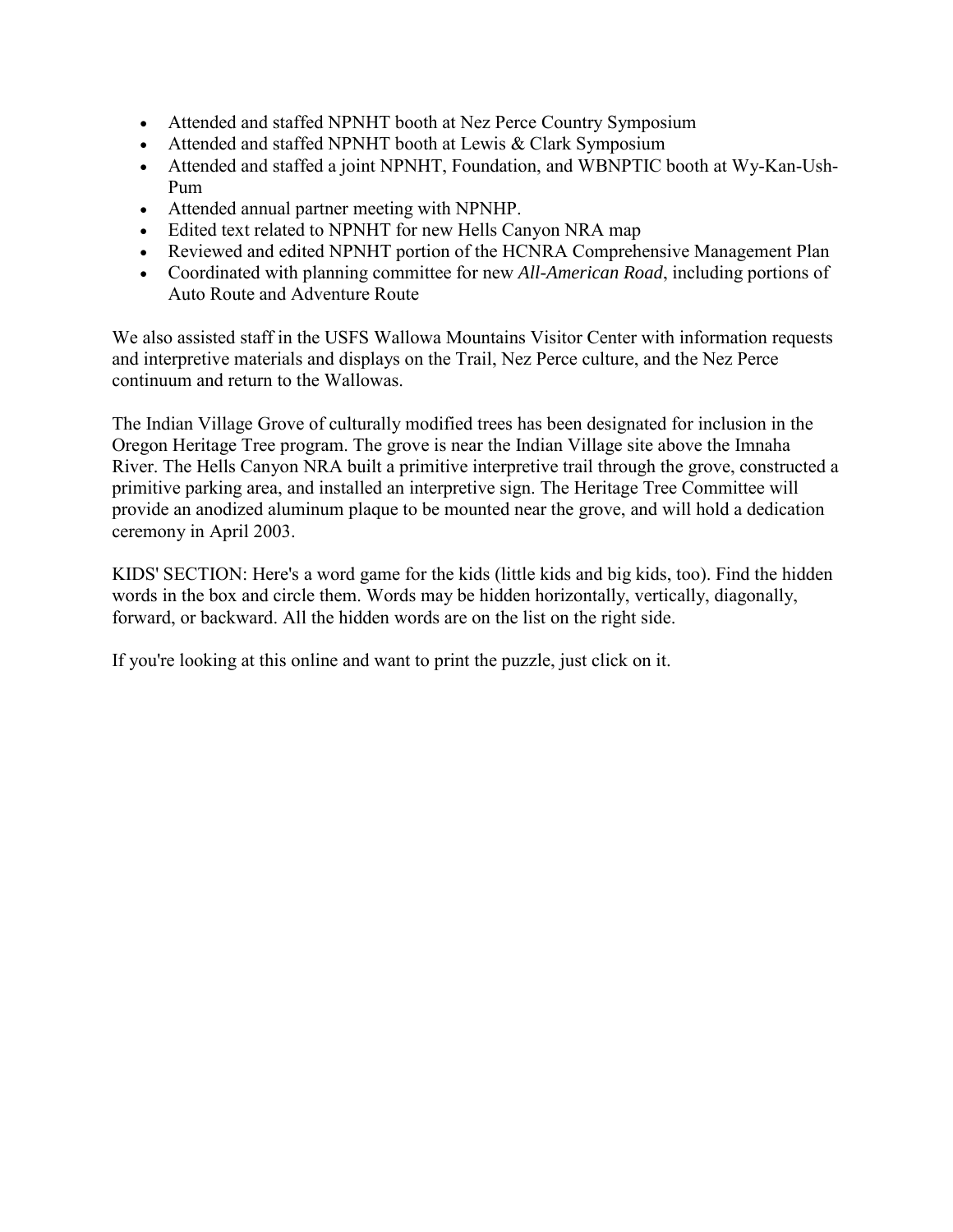

# **A RECIPE FOR YOU TO MAKE:**

**Military Food:** Cavalry soldiers while they were traveling needed food that was easy to carry and easy to make. They didn't have much for groceries, and they sure couldn't stop at the grocery store. They had to have food supplies that wouldn't spoil, that were also easy to carry with them in their packs or on horses. They mostly relied on dried or salted meats, dry beans, coffee, and hardtack. Hardtack is a sort of soda biscuit or big cracker, and you can make some hardtack to learn what the soldiers ate.

#### **Hardtack Recipe:**

2 cups flour 1 teaspoon baking soda 1 teaspoon salt

 $\frac{3}{4}$  cup cold water



Mix the flour and soda and salt together, then use a big wooden spoon to mix in the water. Add a little more flour if it gets too sticky. Mix the dough into a big ball.

Pinch off pieces of the dough (about the size of big cookies) using your fingers or a small spoon. Flatten them and set them onto a cooky sheet about 2 inches apart. (You can also roll out the dough thin and cut it into squares.) You should stab each biscuit several times with a fork or the point of a knife to make little holes in it, like a saltine cracker -- that way they won't get too

Hardtack biscuit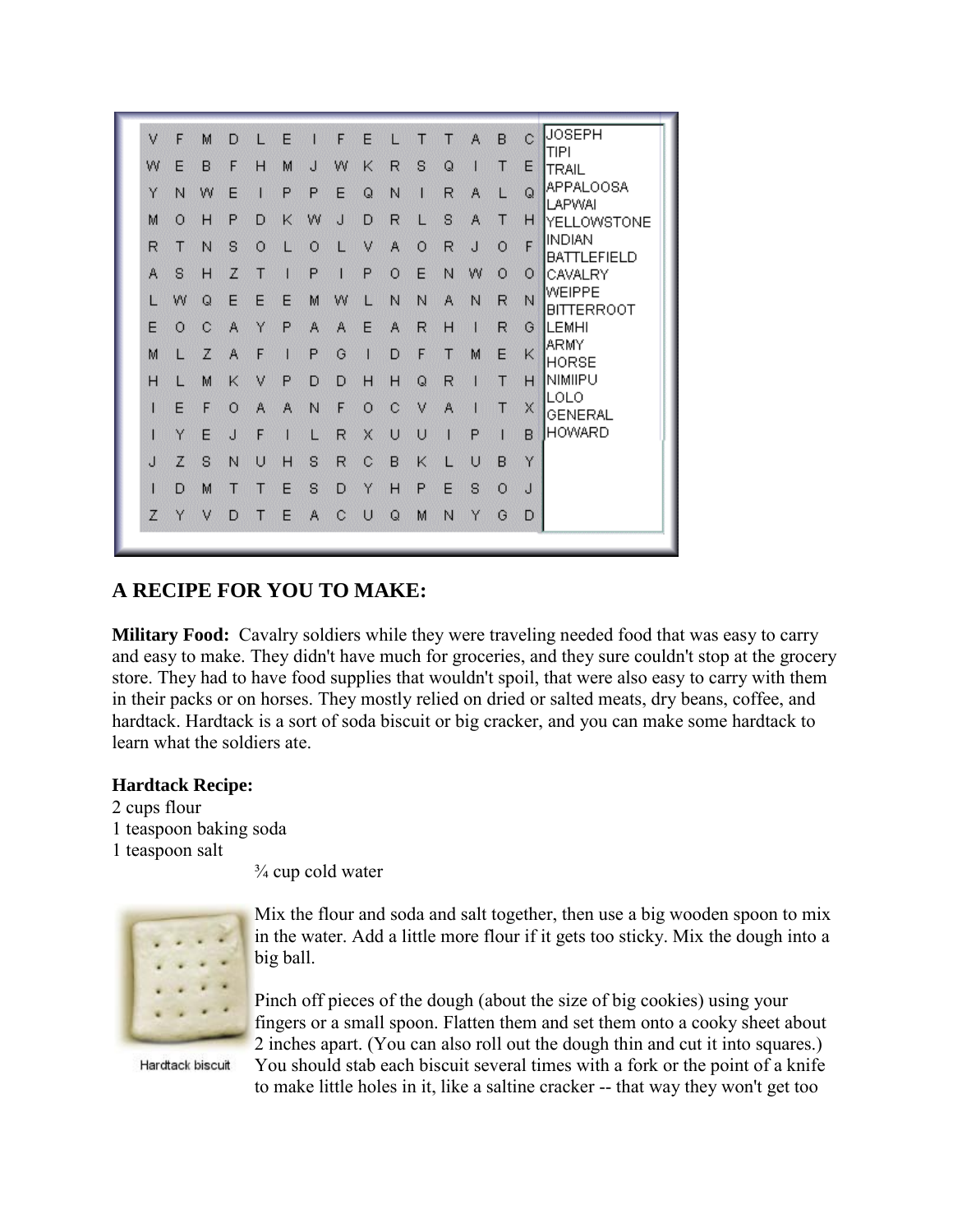puffy in the oven. Bake them for 8 - 10 minutes in a 400° oven; they should be very lightly browned on the bottom. Let them cool or eat them warm.

Another way to make these is called "corn dodgers," and they are tastier than plain hardtack. Use 1 cup of flour and 1 cup of cornmeal instead of the 2 cups of flour, and use milk instead of water, and add 2 teaspoons of baking powder along with the soda and salt. You can also add an egg to the mix along with the milk, which makes them even tastier. Heat several tablespoons of bacon grease in a heavy skillet, and fry little pieces of the dough in the bacon grease. These won't keep as well as the hardtack, but they taste better!

# **125th COMMEMORATION AT BIG HOLE:**

This year marked the 125th anniversary of the Nez Perce War of 1877. The Northern Region Nez Perce National Historical Trail, the Nez Perce Tribe, National Park Service, Big Hole National Battlefield, the Nez Perce Appaloosa Horse Club, and a number of Nez Perce descendants commemorated the 125th anniversary on August 8 and 9.

Over 900 people gathered at the Big Hole Battlefield to honor those who died and those who survived.

A full schedule of activities in recognition of the battle included a picnic to honor the descendants. Jerome Greene, author of Nez Perce Summer 1877, was the keynote speaker. The Billings Gazette reported that the descendants came from all across the United States:

- Three brothers and a cousin, Richard and Bob and Larry Luppi, all related to both First Sgt. Patrick Rogan and musician John McLennon, each of whom received the Medal of Honor for their bravery that day.
- A Nez Perce woman whose great-great-grandfather, Wounded Head, and great-greatgrandmother Penahwenonmi were both wounded, but survived the battle. Their 2-yearold child did not.
- A New York woman, a grandniece of slain First Sgt. Frederick Stortz, who in his last letter to his father told of a premonition of death.
- A Nez Perce pipe carrier whose ancestor spent the night singing his death song, which haunted the soldiers under siege.

C:\Documents and Settings\kthrall\My Documents\NPNHT\WEBSITE\125th\riders.jpgNez Perce riders from the Nez Perce Appaloosa Horse Club unwound by the campfire discussing language, stories, the war of 1877, and traditions of the Nez Perce people. A candlelight vigil was held in the evening, and area 4-H members lighted and distributed 160 luminaries on the battlefield in memory of the 90 Nez Perce and 70 soldiers and volunteers who were wounded or killed there.

The next morning opened with the Nez Perce Appaloosa Horse Club making a commemorative ride into the battlefield in full regalia before the memorial ceremony, which included posting of the colors, a traditional pipe ceremony, and an empty horse ceremony led by Rudy Shebala. The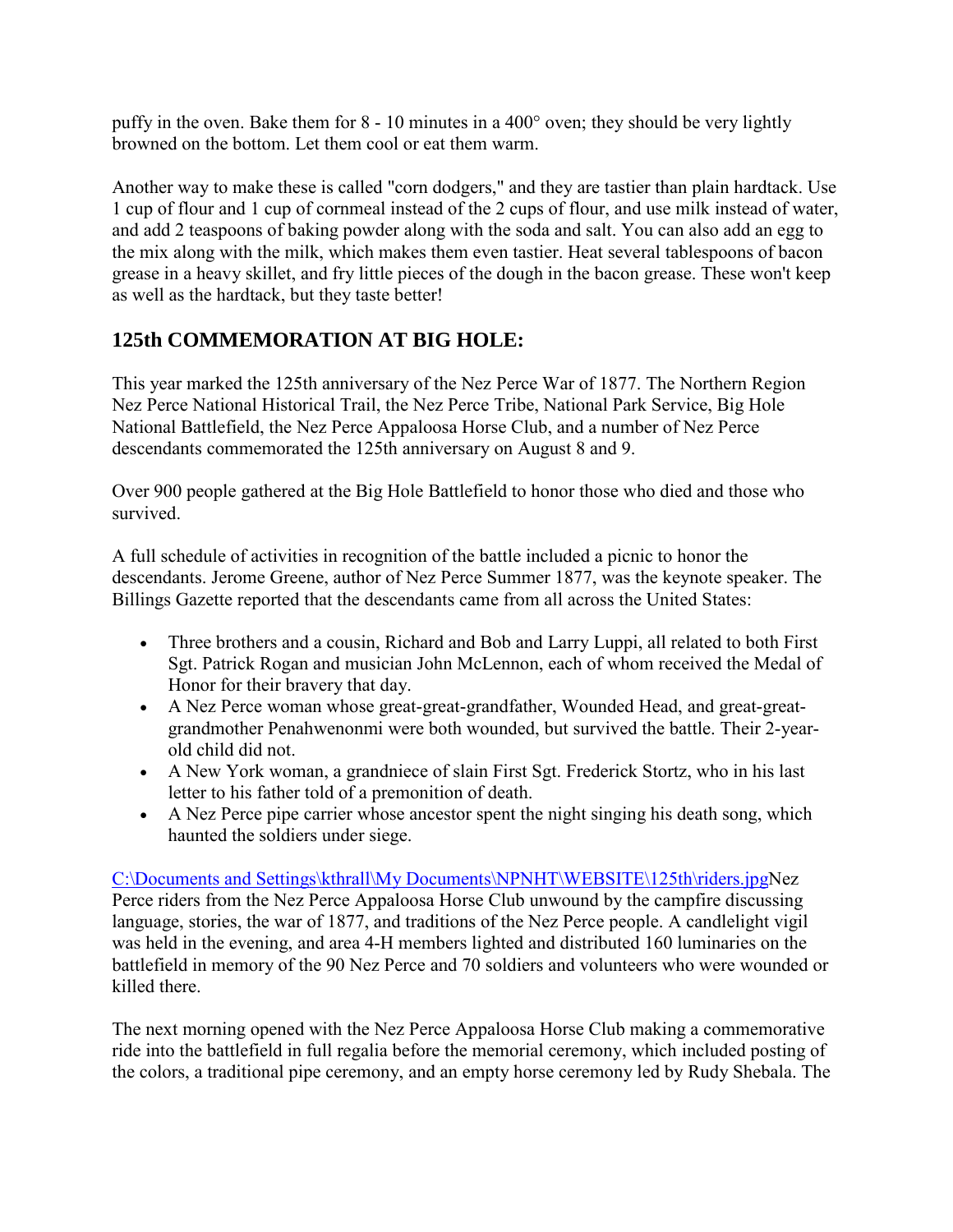Horse Club then rode down to the warrior and prophet Wottolen's campsite for a remembrance of the role he played in the battle.

Rosa Yearout, a descendent of Chief White Bird and Wottolen, made an afternoon presentation on the horses and the Nez Perce. Members of the Montana Army National Guard provided a Color Guard to honor all of the participants in 1877, and soldiers in full costume presented a living history demonstration.

The Big Hole Battlefield is the site of one of the bloodiest conflicts in the history of the American West. Cavalry troops massacred some 90 Nez Perce -- mostly women and children - in the early morning assault. The 125th Commemoration this summer memorialized not only the Nez Perce people but also the soldiers of the 7th U.S. Infantry and 2nd U.S. Cavalry and the Bitterroot Volunteers. More information and photos from the 125th Commemoration at Big Hole are available here.

### **NEZ PERCE TRAIL WEBSITE REPORT:**

Additions to the NPNHT website since last spring include a photo gallery, an electronic postcards section, expanded kids' pages, and updated news section. New projects under way include a cavalry section with photos and stories, more kids' pages with interactive pages, and additions to both the postcards page and the photo gallery.

The website www.fs.fed.us/npnht has received a total of 87,371 hits from 6,808 separate visits, averaging over 375 visits per day.

Most of the website visitors are from the United States, but others log on from Canada, Belgium, France, the Netherlands, the UK, and Italy.

The most popular pages lately, other than the front page, are the photo gallery, the kids' pages, the education guide, and the virtual tour of the Trail.

| <b>General Statistics</b> | www.fs.fed.us/npnht      |          |  |
|---------------------------|--------------------------|----------|--|
| <b>Hits</b>               | Entire Site (Successful) | 87,371   |  |
|                           | Average per Day          | 4,853    |  |
| <b>Page Views</b>         | Page Views               | 10,965   |  |
|                           | Average per Day          | 609      |  |
| <b>Visits</b>             | Visits                   | 6,808    |  |
|                           | Average per Day          | 378      |  |
|                           | Average Visit Length     | 00:11:17 |  |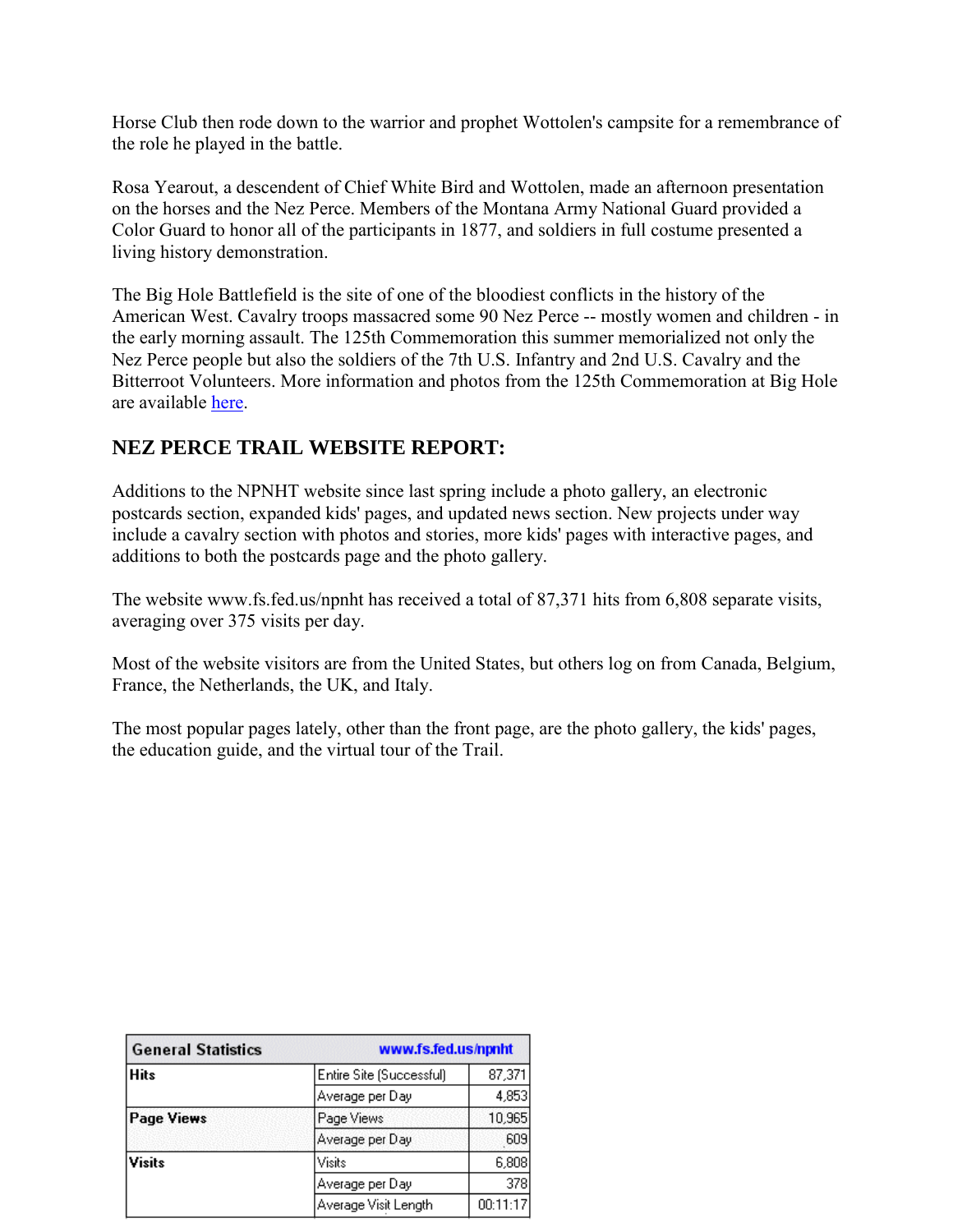| Most Active Countries |                      |                |  |  |
|-----------------------|----------------------|----------------|--|--|
|                       | Countries            | Visits ▼       |  |  |
|                       | <b>United States</b> | 6,012          |  |  |
| 2                     | Canada               | 20             |  |  |
| 3                     | Belgium              | 12             |  |  |
| 4                     | France               | 11             |  |  |
| 5                     | Netherlands          | 11             |  |  |
| 6                     | United Kingdom       | 9              |  |  |
| 7                     | Italy                | 5              |  |  |
| 8                     | Australia            | 5              |  |  |
| 9                     | Switzerland          | 4              |  |  |
| 10                    | Hong Kong            | 3              |  |  |
| 11                    | Norway               | $\overline{c}$ |  |  |
| 12                    | Brazil               | 2              |  |  |
| 13                    | Czech Republic       | 2              |  |  |
| 14                    | Austria              | 2              |  |  |
| 15                    | Japan                | $\overline{c}$ |  |  |

# **[NEZ PERCE NATIONAL](http://www.nezpercetrail.net/)  [HISTORIC TRAIL](http://www.nezpercetrail.net/)**

**[FOUNDATION:](http://www.nezpercetrail.net/)** This year saw a change in Foundation leadership and an increase in Foundation involvement in events along the Trail.

| Top Documents  |                                                                                                                          |              |                                                       |                    |                        |  |
|----------------|--------------------------------------------------------------------------------------------------------------------------|--------------|-------------------------------------------------------|--------------------|------------------------|--|
|                | <b>Documents</b>                                                                                                         | <b>Views</b> | $\boldsymbol{\mathsf{z}}$ of<br><b>Total</b><br>Views | <b>Visits</b><br>Ŧ | Avg.<br>Time<br>Viewed |  |
| ■1             | Nez Perce National Historic Trail<br>http://www.fs.fed.us/npnht/                                                         |              | 1,519 13.85%                                          |                    | 1,093 00:02:45         |  |
| $\blacksquare$ | <b>PHOTO GALLERY:</b><br>http://www.fs.fed.us/npnht/ gallery/                                                            | 759          | 6.92%                                                 |                    | 603100:04:09           |  |
| 3              | KIDS' PAGES:<br>http://www.fs.fed.us/npnht/ kids/                                                                        | 391          | 3.56%                                                 |                    | 314 00:01:28           |  |
| <b>1</b>       | <b>EDUCATION GUIDE:</b><br>http://www.fs.fed.us/npnht/ education/                                                        | 311          | 2.83%                                                 |                    | 269100:02:55           |  |
| 5              | VIRTUAL TOUR:<br>http://www.fs.fed.us/npnht/ virtual/                                                                    | 286)         | 2.60%                                                 |                    | 253 00:03:17           |  |
| 6              | <b>FAQ: Nez Perce National Historic Trail</b><br>http://www.fs.fed.us/npnht/ faq/                                        | 258l         | 2.35%                                                 |                    | 202100:02:32           |  |
| 7              | <b>NEWS: Nez Perce National Historic Trail</b><br>http://www.fs.fed.us/npnht/ news/                                      | 231          | 2.10%                                                 |                    | 200 00:02:03           |  |
| 8              | <b>COMPREHENSIVE PLAN:</b><br>http://www.fs.fed.us/npnht/ plan/                                                          | 218I         | 1.98%                                                 |                    | 195 00:01:22           |  |
| 9              | LINKS:<br>http://www.fs.fed.us/npnht/links/                                                                              | 227          | 2.07%                                                 |                    | 183 00:04:23           |  |
| 10             | SITE MAP:<br>http://www.fs.fed.us/npnht/ sitemap/                                                                        | 217          | 1.97%                                                 |                    | 182100:01:15           |  |
| 11             | INTERPRETIVE STRATEGY:<br>http://www.fs.fed.us/npnht/ strategy/                                                          | 219          | 1.99%                                                 |                    | 162 00:02:11           |  |
| 12             | <b>BIBLIOGRAPHY:</b><br>http://www.fs.fed.us/npnht/ bibliography/                                                        | 175          | 1.59%                                                 |                    | 162 00:01:08           |  |
|                | <b>COLORING BOOK PAGES: Nez Perce National</b><br>13 Historic Trail<br>http://www.fs.fed.us/npnht/ colorbook/page1.shtml | 206l         | 1.87%                                                 |                    | 158 00:02:50           |  |

Foundation activities included events at Cottonwood, Island Park,

and Lapwai (Idaho), Portland (Oregon), Bear's Paw (Montana), Fort Smith (Arkansas), Baxter Springs (Kansas), and Tonkawa (Oklahoma).

**Annual Meeting:** The 2002 annual meeting was held in conjunction with the symposium "Nez Perce Country," presented by the Historical Museum on June 13 at St. Gertrude in Cottonwood, Idaho. On the day after the well-attended symposium, we met in Lapwai to hear agency reports and conduct our business meeting and election.

Paul Wapato, who has served as Treasurer for the past four years, replaced retiring President Nick Hudson. Vice President Jo T. Hallam accepted a second year in that position. Charlie Moses, Jr., who served until 2001



Charlie Moses, Jr. and Ruth Wapato were guest speakers at the National Historic & Scenic Trails Conference in Fort Smith, Arkansas.

as Vice President, accepted the position of Treasurer. Brian McCormack, Secretary from 1997 to 2000, agreed to again accept that position, with the understanding that clerical support would be available. Keith Thurlkill, of USFS Region 1, indicated that financial support was available for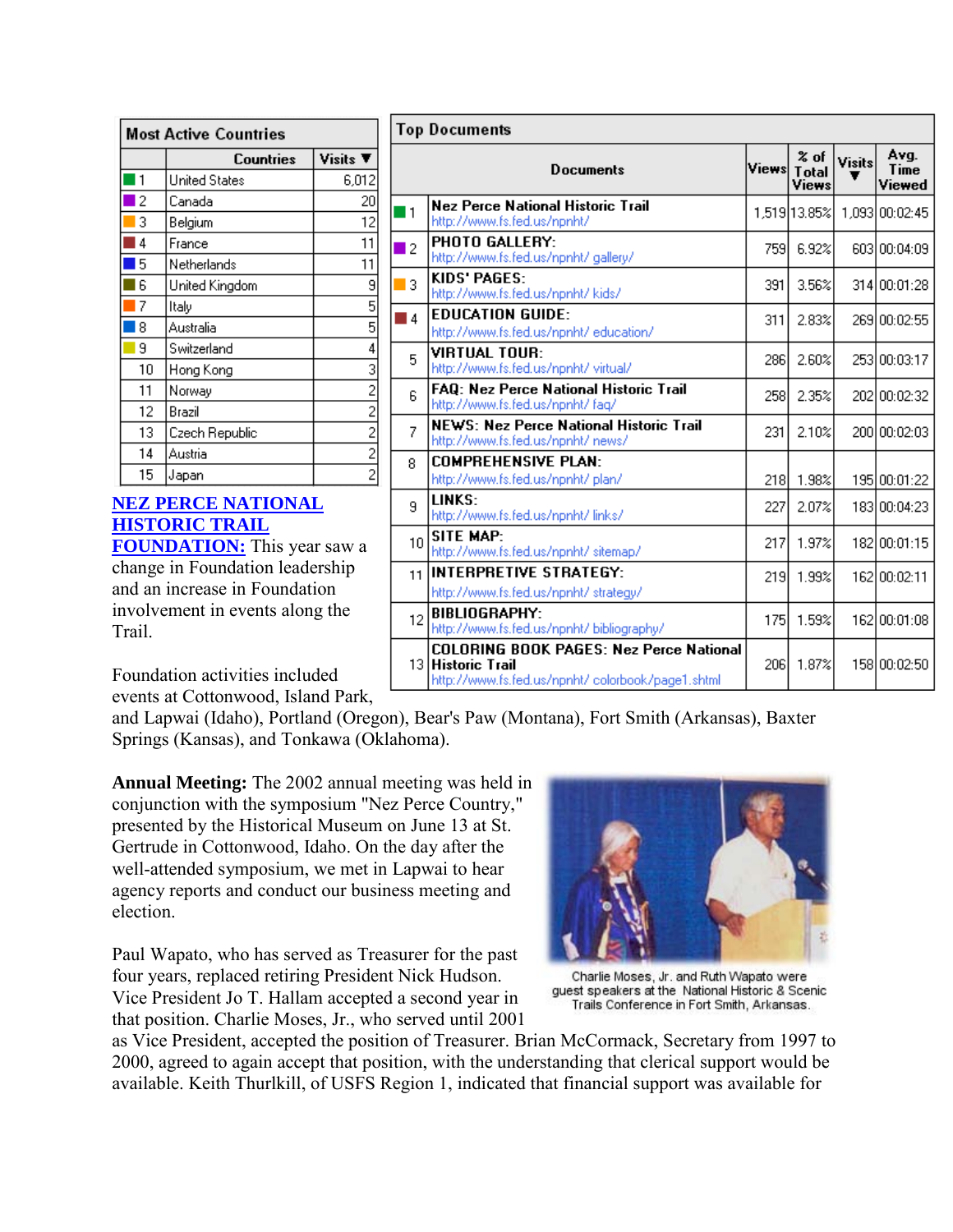that purpose. The election of Brian McCormack completed the NPNHTF Executive Committee for 2002/2003.

**Wy-Kan-Ush-Pum:** The first event taken on by the new Foundation leadership was manning of an information booth at Wy-Kan-Ush-Pum, the two-day festival sponsored by the Columbia River Inter-Tribal Fisheries Commission August 3-4 in Tom McCall Park in downtown Portland. Eight members volunteered, including three Executive Committee members.

Although weather and the band selection resulted in poorer attendance than last year, we were able to introduce many people to our story. The volunteers all considered it a worthwhile



Posting of the colors at Wy-Kan-Ush-Pum

experience. We will favorably consider a return to this festival next year, and will seek other similar venues to broaden awareness of the Trail.

**Trail Commemorations:** The

Foundation intends to have formal representation by the Nez Perce Tribe of Idaho and the Joseph Band of the Confederated Tribes of the Colville Reservation at all commemoration ceremonies at sites along the Trail. In this 125th anniversary year, members attended ceremonies at White Bird, Camas Meadow, and Bear's Paw Battleground. An injury suffered by Charlie Moses, Jr., prevented his riding in to the Big Hole Battlefield



Laurie Augustin, mayor of Island Park, receiving award at Camas Meadow Memorial, August 2002

as planned. There, only the Trail Administrator represented the Foundation.

At Island Park, Idaho, President Paul Wapato and wife, Ruth, were guests of the sponsors on August 20 and 21 at dedications of two new Idaho Scenic Byways. The dedications, conducted by the Island Park Historical Society and the Clark County Historical Society for the Lost Gold Trails Byway and the Fort Henry Historic Byway, included inaugural bus tours of each Byway, with ceremonies at Spencer, Idaho, and St. Anthony, Idaho. The mayor of Island Park, Laurie Augustin, received an award during the ceremony. This visit highlighted the scenic and geologic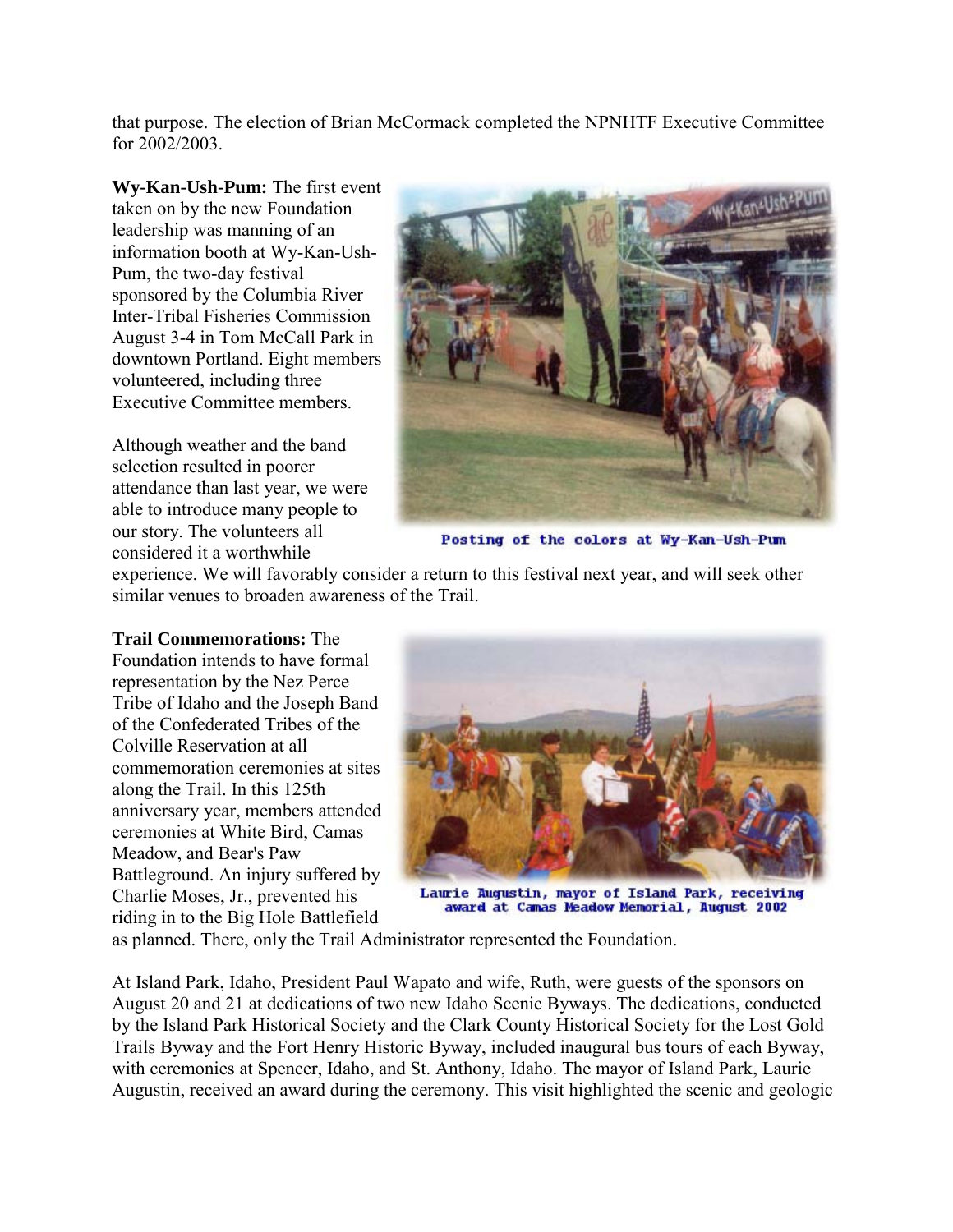attractions of the Henry's Fork country, and uncovered interesting possibilities for Foundation events in the area.

On August 22 the events were capped when the Lapwai Tribe of Idaho ceremonial group arrived for the first-ever Camas Meadow Commemoration, held on the Jacobs Island Park Ranch near where the Nez Perce band camped in 1877. The ceremony honored all casualties of the War, from the Big Hole Battlefield to the Camas Meadow skirmish, including the freighters killed near Monida Pass.

**PNTS Conference at Fort Smith, Arkansas:** From October 18 through 21 the Executive Committee and one board member attended the Eighth Conference on National Historic and Scenic Trails in Fort Smith, Arkansas, sponsored by the Partnership for the National Trails System. The conference was hosted by the Trail Of Tears Association of the Cherokee Nation, and the theme was "Telling Our Trails Stories - Educating the World About the National Trails System." Senior leadership were in attendance from the National Park Service, the Forest Service, Bureau of Land Management, and the Federal Highway Administration. Assistant Secretary of Interior Lynn Scarlett spent October 19 at the conference, providing an interesting speech after lunch.

Plenary sessions included "Discovering the Stories of Your Trail," federal policy developments, and joint multi-year budgeting efforts by Trail administrators and the partner support organizations. Five workshop periods presented 15 sessions on a wide variety of topics useful to Trail organizations both federal and nonprofit.

**Oklahoma Territory Research Trip:** Following the PNTS conference, the Foundation contingent attempted to learn more about the stay of the Nez Perce band in the Indian Territory between 1878 and 1886 by visiting local historical groups in Baxter Springs, Kansas, and Tonkawa, Oklahoma.

Larry O'Neal of the Baxter Heritage Center has twice presented discussions of his research at Foundation annual meetings. Baxter Springs is but a few miles from the sites the Joseph Band occupied during their first year of exile in Oklahoma. Because that story is key to the heritage of his community, O'Neal has spent considerable time researching the Nez Perce period in northeast Oklahoma. In the afternoon and evening we spent with him, O'Neal was able to take us to the rail yard, where two Nez Perce children were buried on their arrival from Fort Leavenworth, and to all of the campsites the Nez Perce used during the following year.

Matthew Nowak, a Fort Leavenworth employee interested in the War of 1877, joined us for the tour and the examination of O'Neal's source materials during the evening. Nowak has offered assistance in getting some of O'Neal's materials recorded on compact disc. During our visit, the Foundation presented O'Neal with a framed Jayme van Tongel print of Chief Joseph.

From Baxter Springs, we traveled approximately 150 miles west to the area near the present Ponca City, Oklahoma, where the Nez Perce spent the 1879-1886 period. There we visited at the Tonkawa McCarter Museum in Tonkawa, and at the nearby Fort Oakland offices and museum of the Tonkawa Tribe.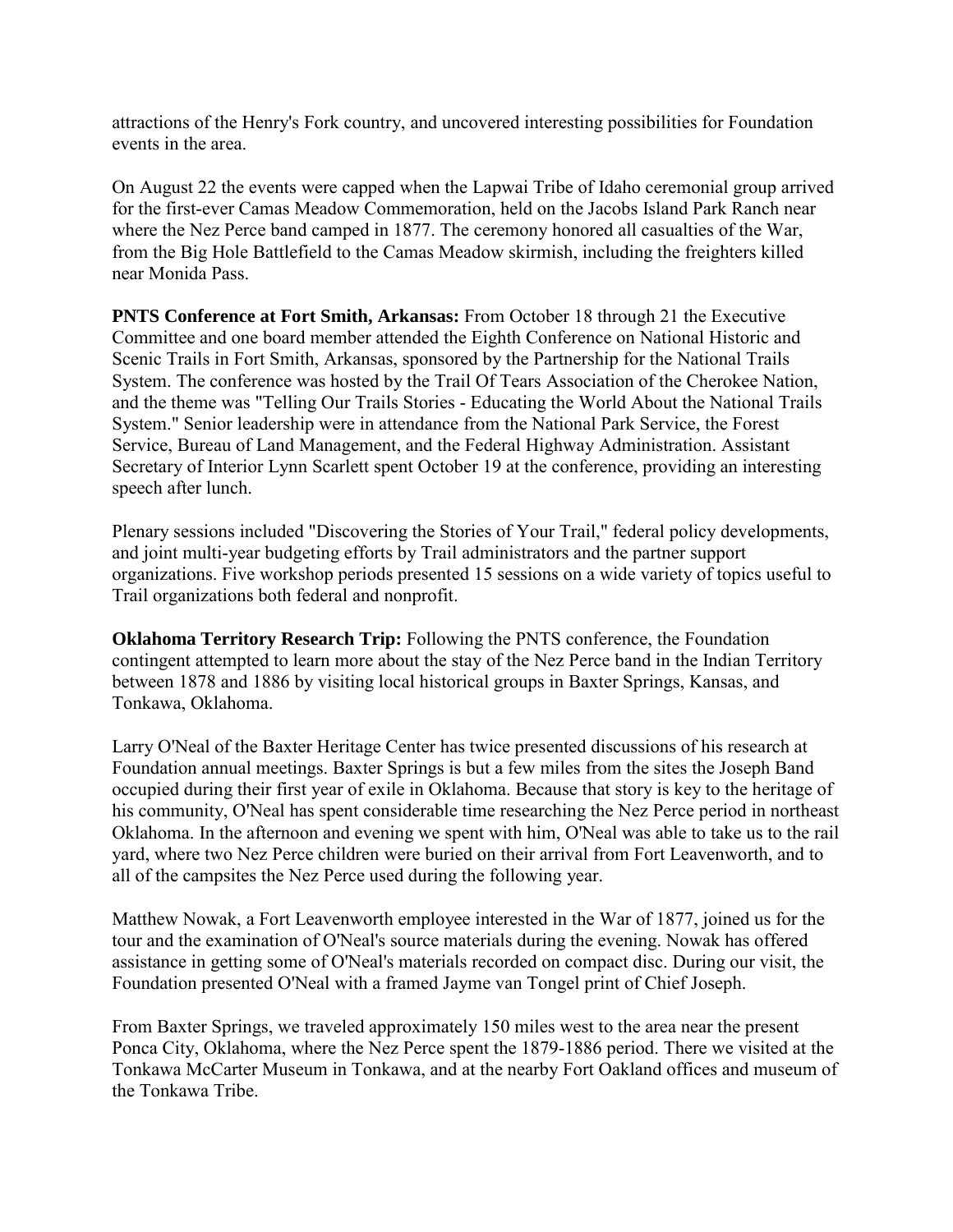Rex Ackerson, a chemistry professor at North Oklahoma College in Tonkawa, is the advisor assigned by the college to the McCarter Tonkawa Museum. Though the museum has few articles relating to the Nez Perce period, Ackerson is knowledgeable on the local history. In a tour of the area, he led us to Yellow Bull Crossing and the Nez Perce Cemetery, with a stop at the Chief Joseph Memorial on Highway 60. At the museum, we gathered information on Lucille McWilliams, a recently deceased local woman who was instrumental not only in the founding of the Museum, but also in dedication of the Nez Perce Cemetery and placement of the highway memorial. The Foundation intends to honor her in a future newsletter.

The Tonkawa Tribe were moved from their home area in Texas to the Fort Oakland Nez Perce Reservation within a month after the Chief Joseph Band left for the Northwest. The Tonkawa Chairman, Don Patterson, jokes that the Tonkawa "got a warm reservation." The Tonkawa maintain the Nez Perce Cemetery, which is a quarter-mile from their tribal offices. During our visit, another framed Jayme van Tongel Chief Joseph print was presented to the Tonkawa Tribe.

In the small Tonkawa tribal museum, we noticed a portrait of a Tonkawa named Sherman Miles, who derived his name from his service as scout for Nelson Miles. We are pursuing information on Sherman Miles; in particular we would like to know his period of service to Nelson Miles. It would indeed be an oddity of history if Sherman Miles was serving Nelson Miles during October 1877.

#### **Work Planned for the balance of 2002:**

The following tasks have been adopted as goals for the remainder of the year:

- 1. Contract for clerical support, allowing publication of an issue of our newsletter before the end of the year
- 2. Complete website conceptual design, allowing at least a two-page site to be published online.

# **NOTES & UPDATES:**

### **KAYA AWARDED OPPENHEIM TOY PORTFOLIO PLATINUM AWARD:**

Kaya is the latest in the "American Girl" series of dolls representing periods in American history, and the Nez Perce doll Kaya has been awarded the Oppenheim Toy Portfolio Platinum Award for 2003. The American Girl collection includes a series of multiethnic and historic dolls, each of which comes with a collection of historical accessories (such as Kaya's buckskin dress and parfleche) with books for each doll to introduce history to kids

Kaya is the first Native American doll in the collection. Her name is short for the Nez Perce name Kaya'aton'my' meaning "she who arranges rocks.' The advisory board members who authenticated the creation of Kaya''s stories include:

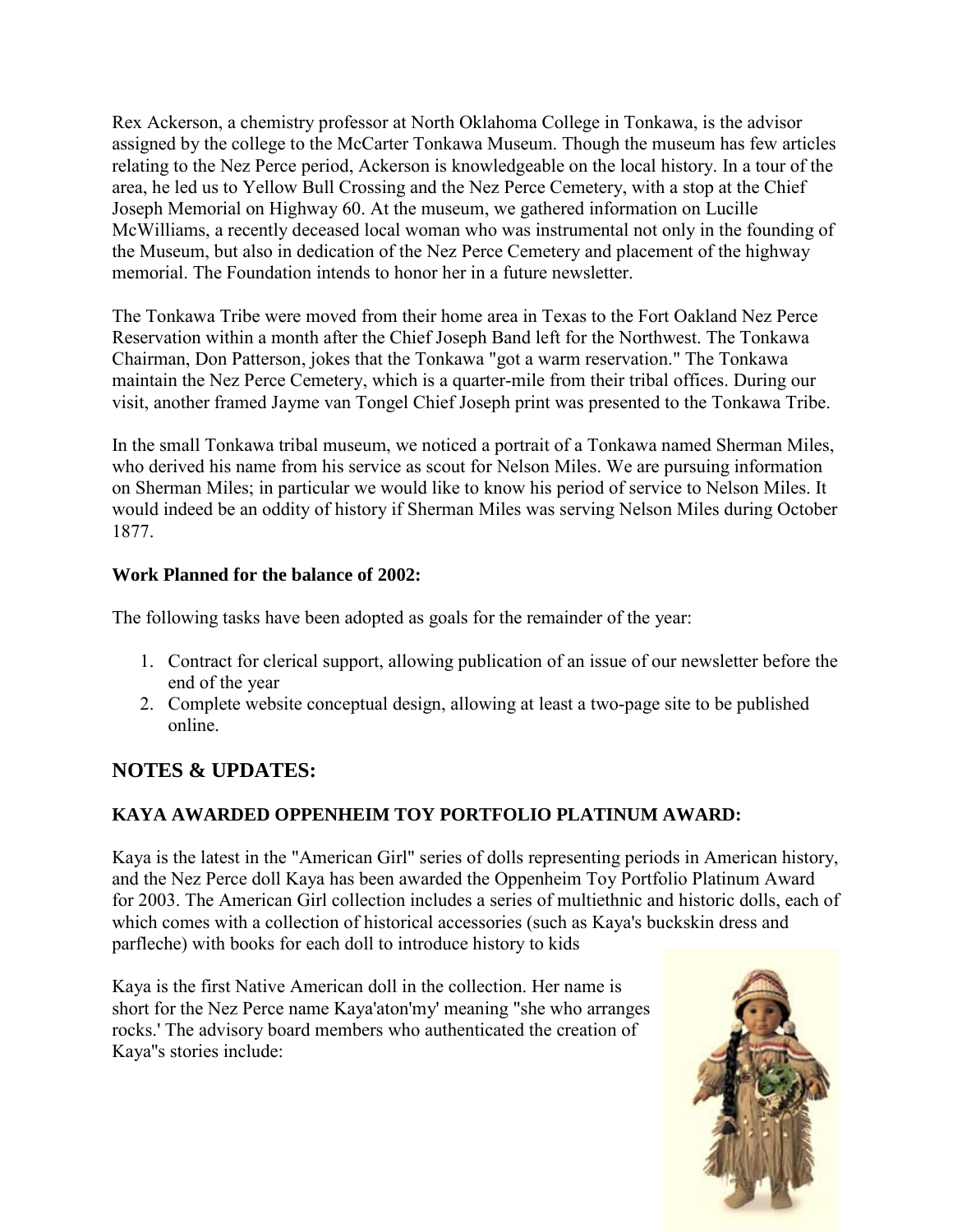- Lillian A. Ackerman, Associate Professor, Washington State University
- Vivian Adams, Yakama Tribal Member, former Curator at High Desert Museum
- Rodney Cawston, Colville Confederated Tribes
- Constance G. Evans, Nez Perce Language Instructor, Lewis-Clark State College
- Diane Mallickan, Park Ranger, Nez Perce National Historical Park
- Ann McCormack, Cultural Arts Coordinator, Nez Perce Tribe
- Frances Paisano, Nez Perce Tribal Elder and Retired Educator
- Rosa Yearout, Nez Perce Tribal Elder, M-Y Sweetwater Appaloosa Ranch

### **LOLO TRAIL PERMITS NOW REQUIRED:**

Please note that the portion of the NPNHT that parallels the Lewis & Clark trail through the Lolo Corridor will be accessible by non-Nez Perce only with a permit. The Clearwater National Forest will be accepting permit applications during the months of December and January. The purpose of the permit system is to protect rare cultural and natural resources along this historic route, as well as to enhance the exploration experience for travelers. Restrictions on the numbers of people, length of stay, and the size and types of vehicles are necessary to accomplish these goals. Before applying for a permit, please note the following restrictions.

#### **Traveler Restrictions:**

- Maximum parties per day: 10
- Maximum people per party: 10
- Maximum length of stay: 8 nights

#### **Stock Restrictions:**

- Maximum animals (horses, mules, llamas, goats): 10
- No grazing
- Certified weed-free hay or pelletized feed only

#### **Vehicle Restrictions:**

- No trailers (including camp and horse trailers)
- Maximum full-sized vehicles (pickups, vans): 2
- Maximum vehicle size: 23' long, 8' wide, 12' high
- Maximum ATVs (four-wheelers, motorcycles, etc.): 10
- Maximum bicycles: 10
- Noise restriction (checked on-site with a decibel meter): Maximum 96 decibels at  $\frac{1}{2}$ meter test

For more information on permits:

Clearwater National Forest, Lochsa Ranger District Route 1, Box 398, Kooskia, Idaho 83539 **(208)926-4274**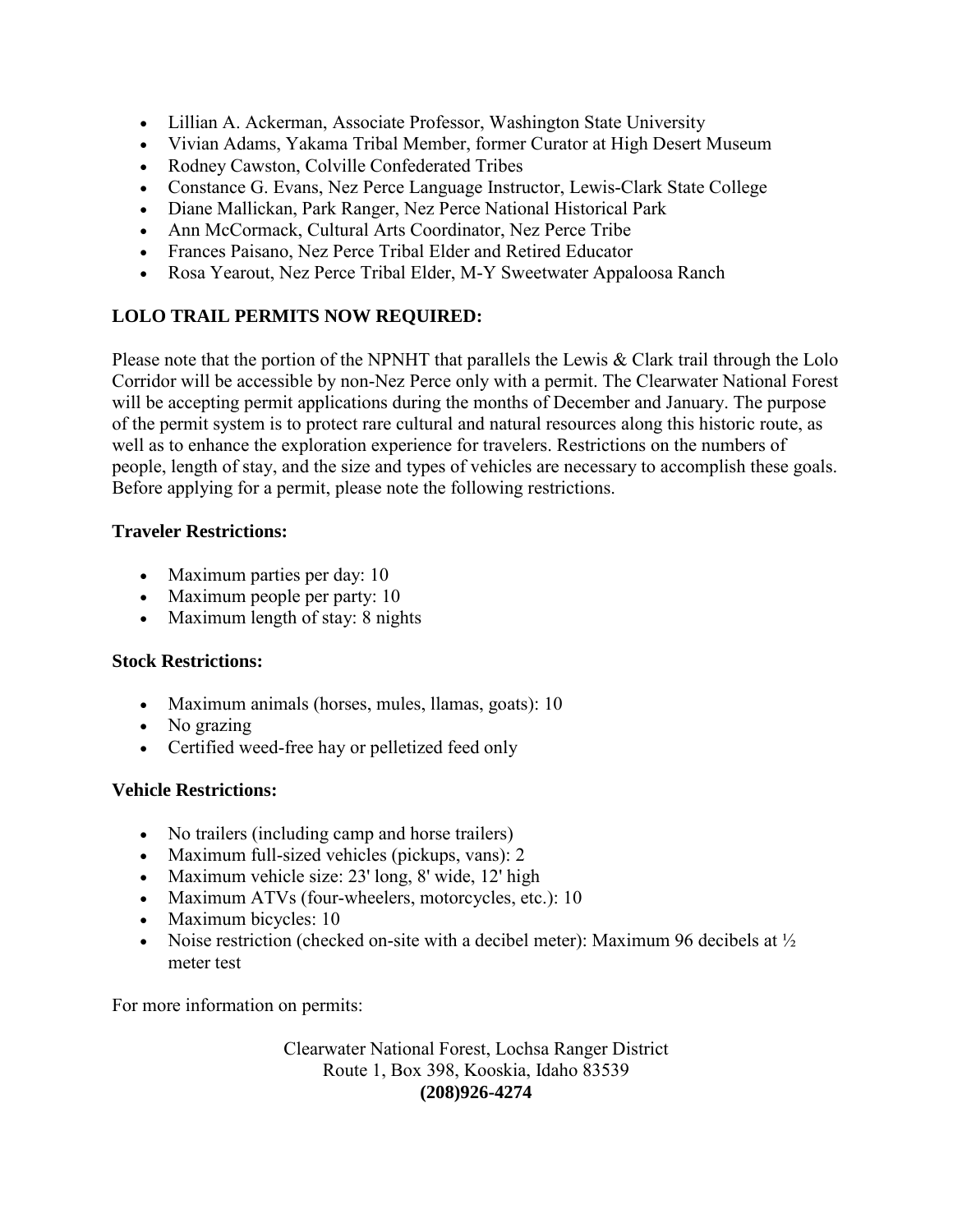Check the Clearwater NF website at for details.

#### **TRAIL NOISE LIMITS:**

A manufacturer of aftermarket performance motorcycle exhaust systems has teamed up with the BlueRibbon Coalition (BRC) to educate off-roaders about the need for lower sound emissions by off-highway vehicles on forest trails. FMF produces the Q exhaust systems, with 2-stroke offroad silencers and 4-stroke off-road mufflers, and the company is working with the BRC, the Forest Service, BLM, and clubs to get riders into compliance with the new 96dB sound limit in California that takes effect in January.

Don Amador, western representative with the BRC, said noise is often cited as the number one complaint against the dirt-bike community. "As the competition for land-use continues to grow," he said, "it becomes important for the access community to embrace programs that respect the environment."

The BlueRibbon Coalition is a national recreation group that advocates responsible use of public lands. The 600,000-member BRC represents over 1,100 organizations and businesses.

#### **THREATS TO THE TRAIL:**

Cell towers are just one of many things that can negatively affect historic landscapes and historic sites, but the impact can be reduced. Although towers require a license from the Federal Communications Commission, and are thus subject to compliance with Section 106 of the Historic Preservation Act, control of the location and height of towers falls largely under local planning and zoning regulations. Towers can be accommodated without serious harm to historic resources; if trail supporters work with their county and municipal governments, local regulations can be adopted that protect these resources.

If you know about a tower near the trail, call us -- but you can act now on the local level. Scenic America has just issued a 20-page action guide for citizens concerned with this issue. You can order a copy 202.543.6200.

We also encourage trail supporters to watch for activities that could result in a loss of trail ruts, historic sites, or other trail resources.

#### **PROMOTIONAL AIDS:**

#### **VIDEO LOAN:**

**Landscape of History: The Nez Perce (Nee-Me-Poo) National Historical Trail**